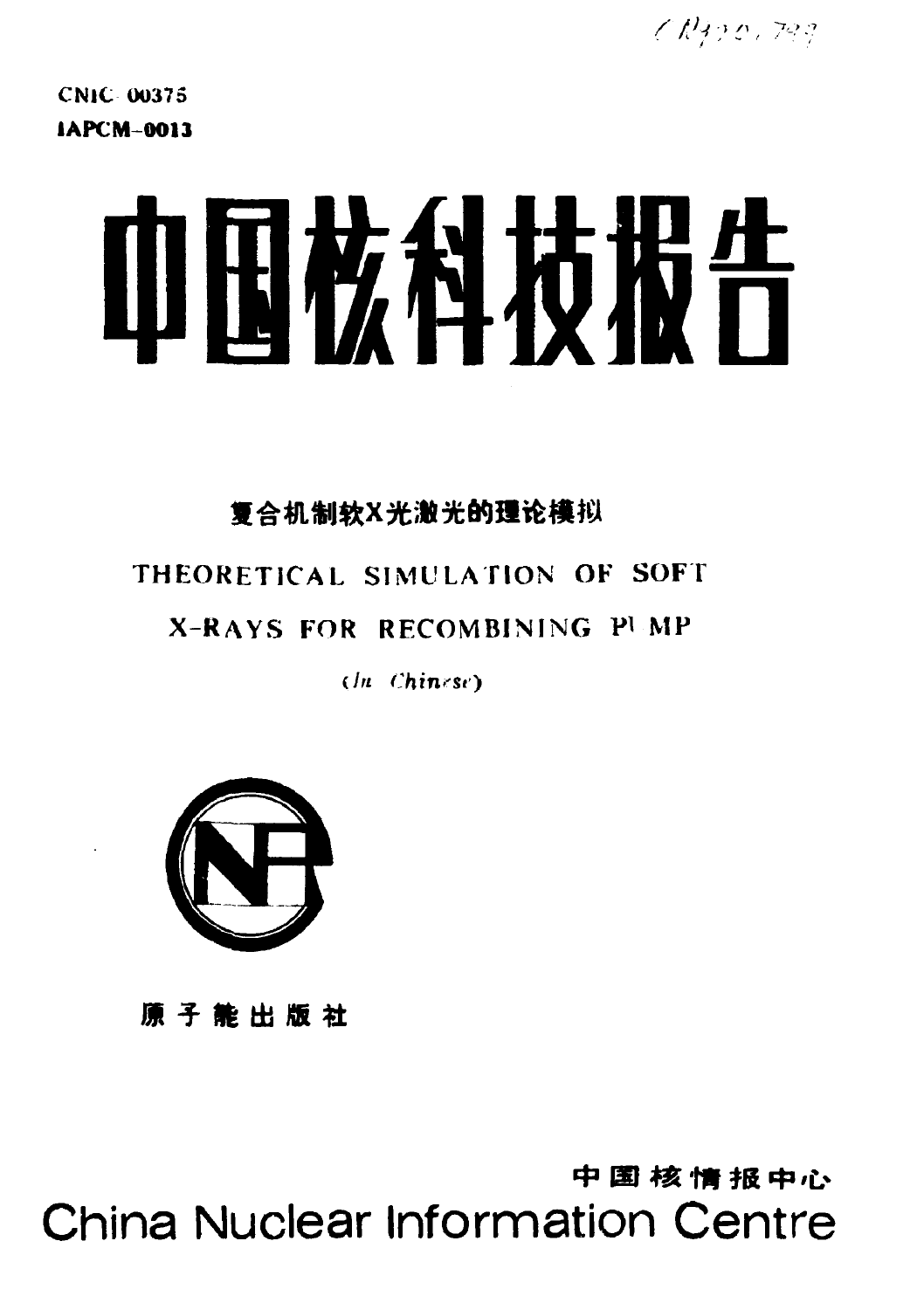**CNIC-00375 IAPCM-0013** 

## 复合机制软X光激光的理论模拟

## THEORETICAL SIMULATION OF SOFT

### X-RAYS FOR RECOMBINING PUMP

#### $(In$  Chinese)

#### 彭惠民 张国平 盛家田

(应用物理与计算数学研究所,北京)

中国核情报中心

 $\sim$   $\mu$ 

原子能出版社

北京·1990.5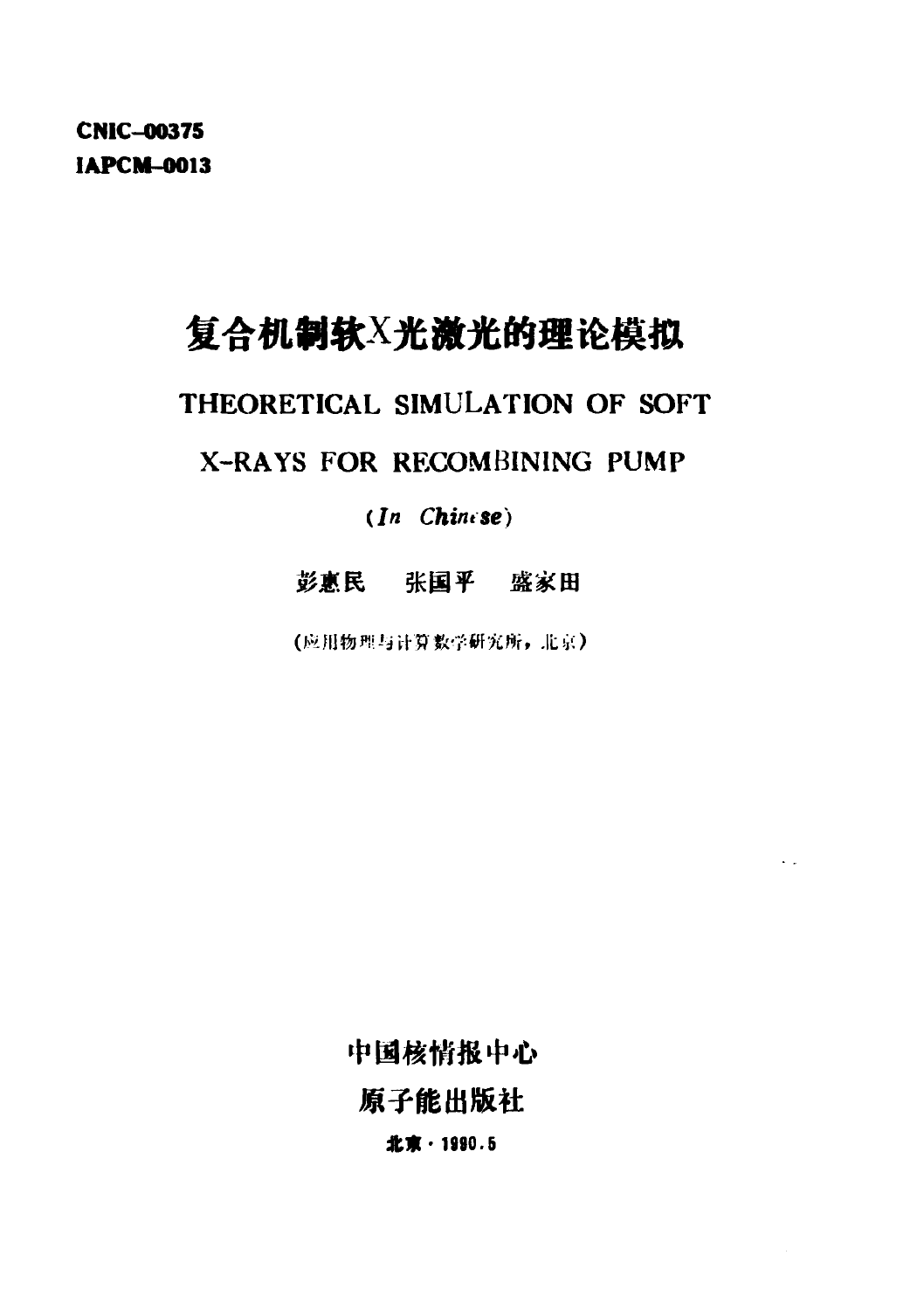## 目 录

## **CONTENTS**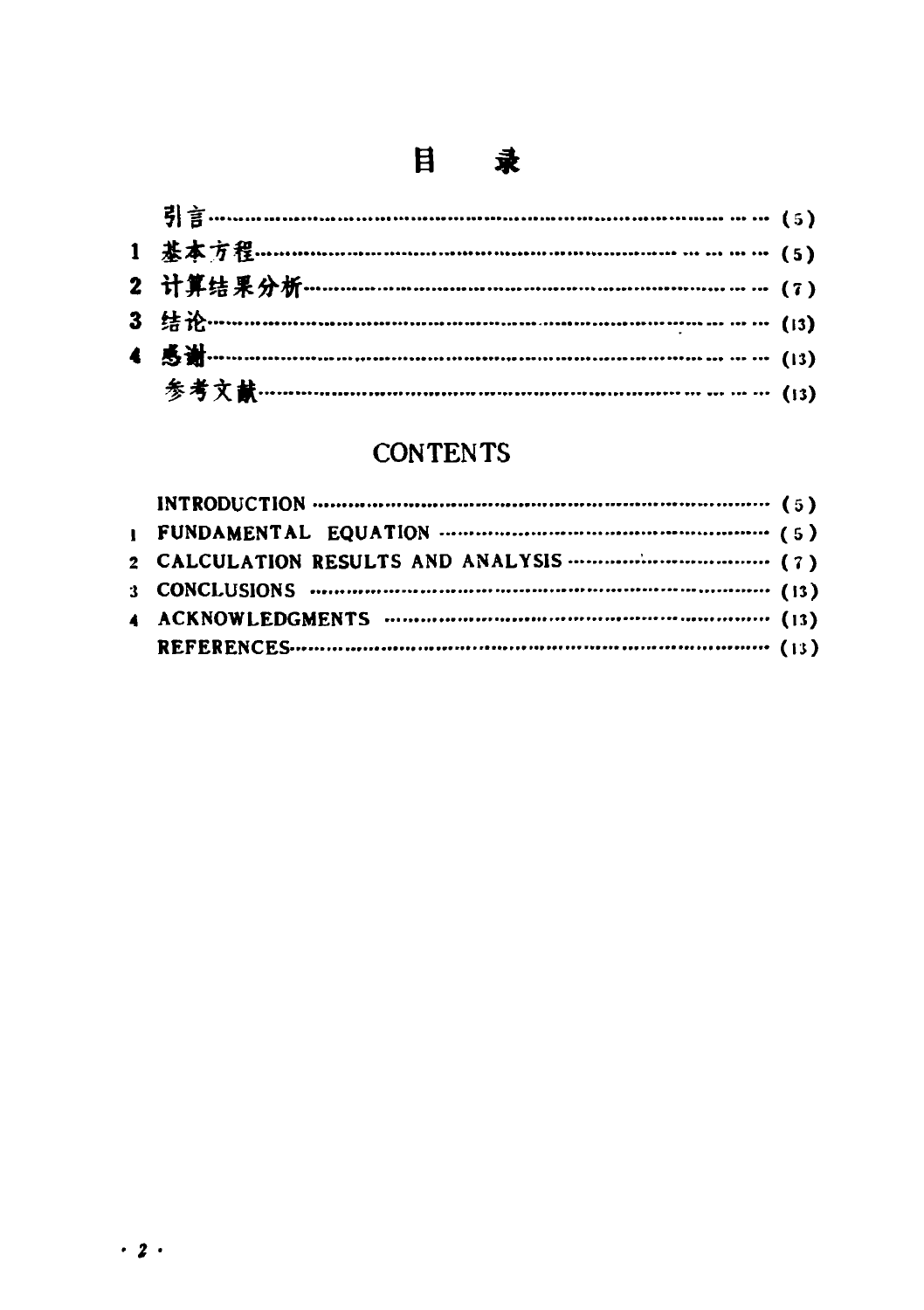## 复合机制软X光激光的理论模拟

#### 彭真民 张国平 盛家田

(应用物理与计算数学研究所,北京}

#### 摘要

从理论上研究和模拟计算在高度电离的等离子体中通过复合机制产生软件光 激光的 条 件。用一维非平衡辐射流作力学激光打靶程序JB-19 模拟计算激光与靶的相互作用。激 光经 线聚焦后熏射到碳纤维靶上,在脉冲梅续时间内可以产生高度电真的等离子体,脉冲结束后 等离子体绝热膨胀,实现快速冷却,经三体复合和级联跃迁,在主履子数n=3与n=2之间形 成粒子数反转,产生激光崩态。对计算结果和物理过程进行了分析,讨论了影响增益的诸因 董,并与英国卢瑟福实验室的结果进行了比较。介绍了类-H氟离子中产生粒子数反转 和 墙 益的初步结果。结论是在一定的案充能量范围内,人射激光脉冲波长愈迫、脉宽愈窄。产生 的增益愈大。要获得较好的增益区,对于钕玻璃流光来说,倍频是必要的,短脉冲是有益的。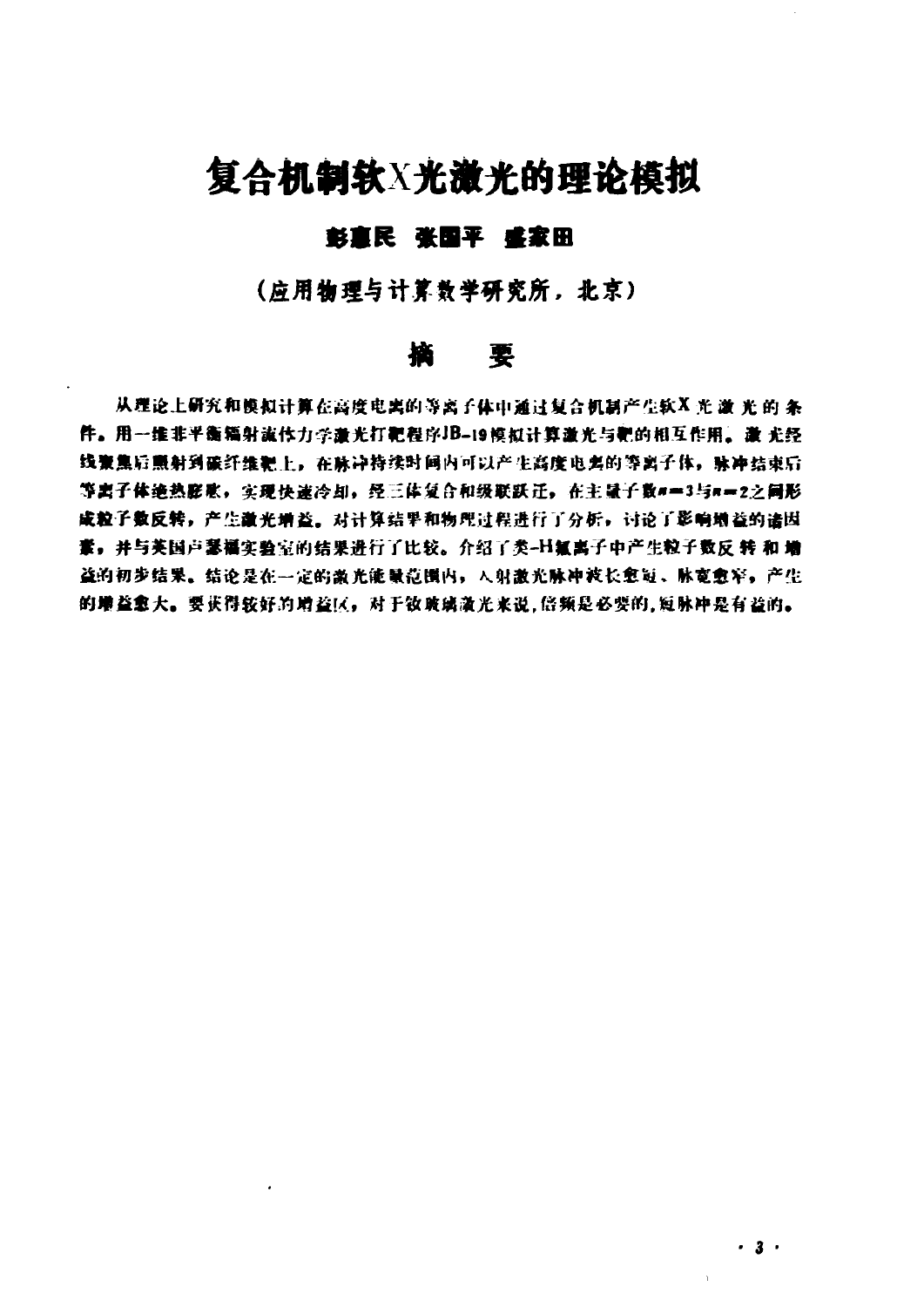## THEORETICAL SIMULATION OF SOFT X-RAYS FOR RECOMBINING PUMP

#### Peng Huimin Zhang Guoping Sheug Jialian (INSTITUTE OF APPLIED PHYSICS AND COMPUTATIONAL **MATHEMATICS)**

#### **ARSTRACT**

The theoretical study and computational simulation of soft X-ray laser produced by the recombination of highly ionized plasma are given. An onedimensional non LTE radiative hydrodynamic code JB-19 is used for simulating the process of soft X-ray laser produced by the recombination. The incident laser light is focused linearly onto the thin carbon fibre. In the duration of incident laser pulse a highly ionized plasma is generated. After the incident laser has ended the plasma adiabatically expands and rapidly cools down. During the time of three-body recombination and cascading transition, the population inversion between  $n = 3$  and  $n = 2$  is produced and transition gain is obtained. The analysis and evolution is presented, and factors effected on the gain are also discussed. The calculated results have been compared with the experimental data of RAL. It found that some were in good agreement with them but some are not. Under the limitation of laser energy, the gain is inversely proportion to the wave-length and pulse width of incident laser. For obtaining high gain it is necessary to have double frequency and shorten the pulse width of Nd-glass laser. Finally the preliminary results about H-like F ion are also given.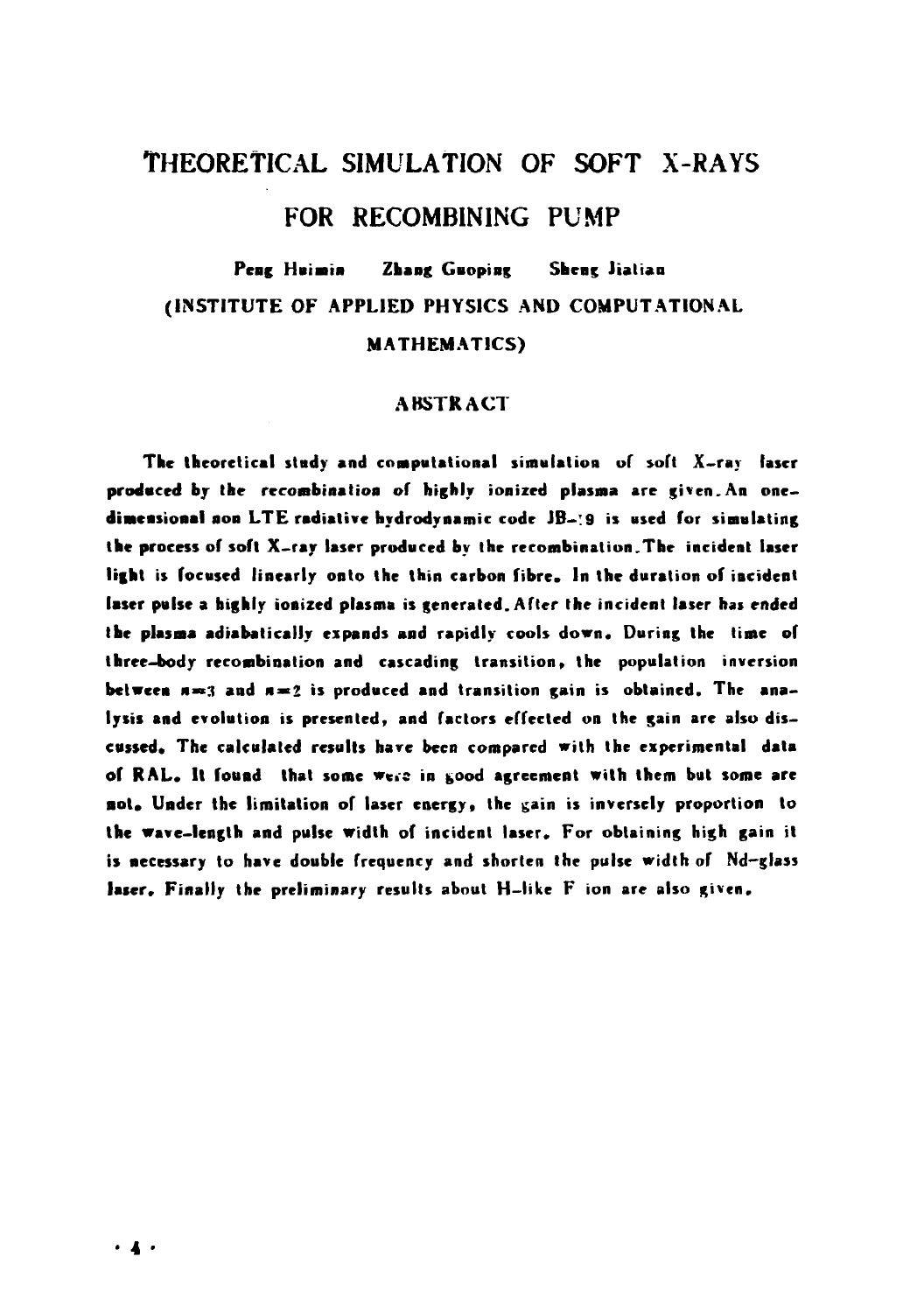#### 引言

当前世界各地高功率激光宗验室关于软X光激光器的研究工作主要集中于两种机 龋。参 -Ne、类=Ni离子电子碰撞激发3p-3s跃迁和4d-4p跃迁机制+类-H-类-Li离子三体复合#=3到 #=2和#=4到#=3跃迁机制。前…种机制已经在美国Livermore实验室 (LLNL) 取得了较 大的进展!",海军实验室(NRL)也在实验室内观测到增益!"。关于类-H离子复合机制。 美国的Princeton大学PPL实验室在融约束CO2激光打破靶形成的等离子体中观测到类=H碳 离子 (CVI) #=3到#=2跃迁的增益''',激光波长18.2nm,英国Rutherford实验室(RAL)。 1986年利用倍频的钦玻璃激光照射碳纤维靶,在绝热膨胀中实现类-H碳×=3对×=2的 粒子 数反转,规测到波长18.2nm的激光增益[1]。同年又观测到类-H氟离子中x=3对x=2的跃迁 (波长8.091nm) 的增益[3]。宣布获得类-H碳增益的还有日本 大 坂 大 学 激 光 工 程 研 究 所<sup>1472</sup>。法国Paris Sud大学原子和离子光语实验室宣布他们利用类-Li离子复合机制进行了 X光澈光实验,获得了类-Li铝离子的3d-5f跃迁增益!!!。

复合机制的某本原理是首先利用高强度的红外或可见光甚至禁外激光经线聚焦后哪好强 低原子序数的激光工作介质上。把它们电离到高剥离态。高度电离的等离子体在快速冷却过 程中自由电子与离子复合。因为三体复合速率与主量子数#的#次方成正比。所以优先复合制 高壳层。这些高激发态通过磋榨或辐射退激发到较低的能级,通常通过级联过程 通 辻 中 闻 态。如果低能级的退激发性于上能级的古据速率。则会在#=4和#=3或#=3和#=2シ丽产生 粒子数反转。

复合机制产生软X光或XUV激光的必要条件是[\*]。

a. 迅速产生高度电离的等离子体:

b. 冷却必须足够快:

c.低能态辐射衰减的自吸收要小:

d.自由电子密度要足够大,以保证优先复合到高能级和产生足够大的增益。

e, 等离子体是细长柱形, 冷却过程中要维持时间足够长, 空间足够大的增益区。

我们用一维非平衡辐射流体力学激光打塑程序JB-19模拟激光打靶产生的等离子体状 杰 并计算增益的大小。考虑的原子物理过程有,光电离和辐射复合;电子碰撞电离 和三 体 复 合。电子磷棕激发和退激发:辐射线跃迁过程。在非平衡辐射输运中考虑了康普顿散射。计 算辐射谱线宽度时考虑了Doppler加宽和离子宽度。计算原子能级时考虑了各壳层电子、对核 电荷的屏蔽效应。结合能是浮动的。这个程序可以计算激光打靶过程激光的吸收和反射。激 光在靶中的能量沉积主要经由逆韧致过程。给出时空分布的等离子体状态。通过解时空分布 的P.方程, 给出类氢近似下各主量子数的壳层电子占据概率, 从而给出反转粒子数和增益大 小。我们还进一步解了Pad或Pad方程。即进一步考虑各次壳层的电子占据概率。让算反转粒 子数和增益系数。

#### 1 基本方程

#### 1.1 植射流体力学方程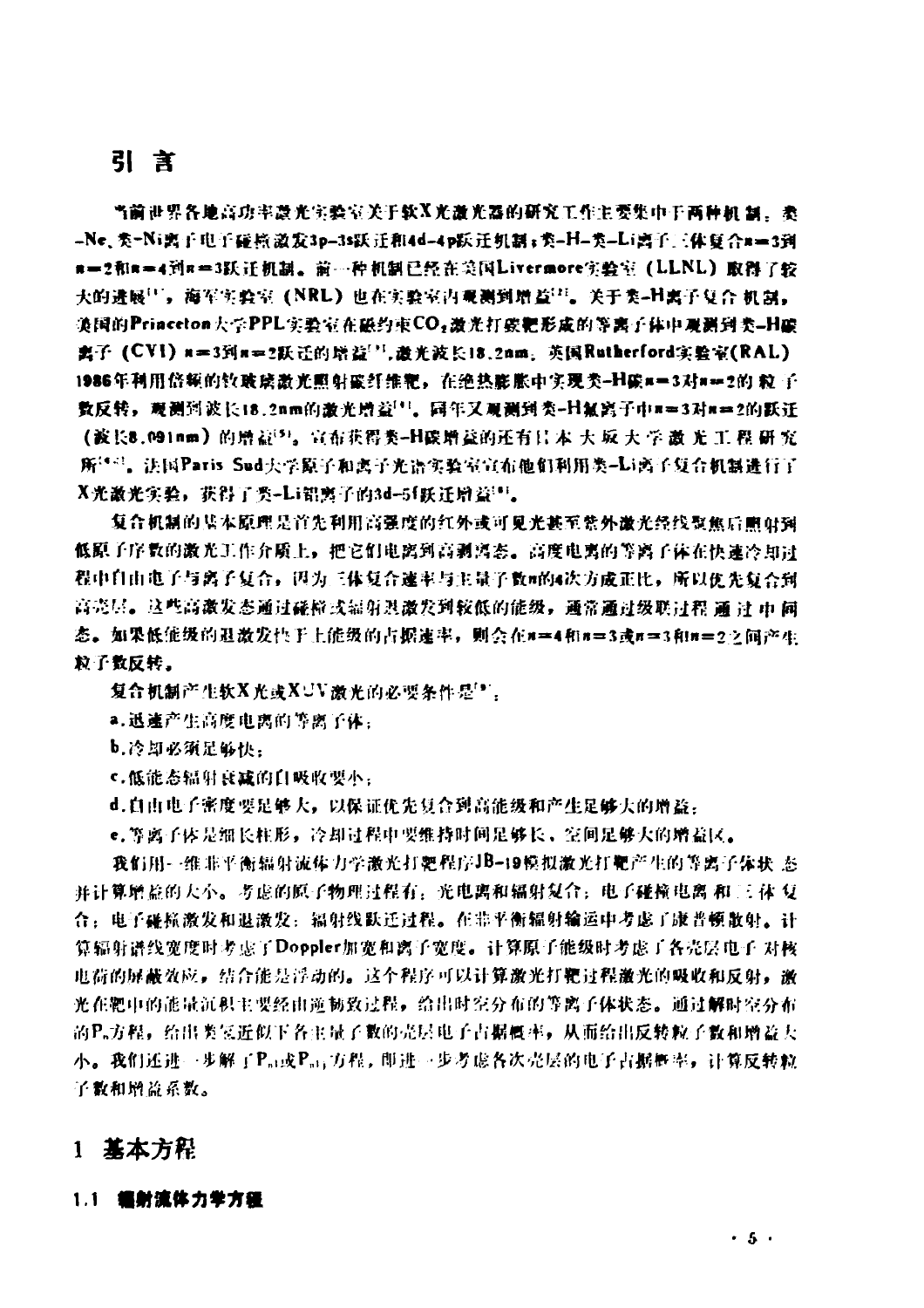$$
\frac{\partial R}{\partial x} = u \tag{1}
$$

$$
\frac{\partial R}{\partial r} = \frac{\rho_{\phi}}{\rho} \left( \frac{r}{R} \right)
$$
 (2)

$$
\frac{\partial u}{\partial t} = -\frac{1}{\rho} \frac{\partial}{\partial R} p \tag{3}
$$

$$
p=p_{i+1}+p_{i}+p_{k}+q
$$
 (4)

这里2...为离子压强。2.为电子压强。2..为辐射压强,q为人为枯性压 强。a=0。1。2 分 别 表示平面、柱和球几何条件。

#### 1.2 早均厚于模型近似下京傅电子占据教理享方程

$$
\frac{dP_i}{dt} = A_i - B_i P_i \tag{5}
$$

$$
A_i = A_{i\mathbf{r}} + A_{i\mathbf{r}} + A_{i\mathbf{k}} + A_{i\mathbf{k}} \tag{6}
$$

$$
B_i = B_{i} + B_{i} + B_{i} + B_{i} + B_{i}
$$
 (7)

式 中P:是原子的i能级束缚电子占据概率,脚标ie、iR、ile、ilR分别表示电子碰紧电离、光 电离、电子碰撞激发和辐射线跃迁及它们的逆过程, A:和B:为这些过程的速率系数。

#### 1.3 电子和离子能量方程

#### 1.3.1 电子能量方量

当采用真实气体状态方程时电子能量方程为

$$
\frac{\partial E_{\ell}}{\partial t} = -\frac{1}{\rho R^2} \frac{\partial}{\partial R} \left( R^* F_{\ell} \right) - p_{\ell} \frac{\partial}{\partial t} \left( \frac{1}{\rho} \right) - W_{\ell} + W_{\mu} + W_{\mu}
$$
(8)

当采用理想气体状态方程时电子能量方程为

$$
\frac{\partial}{\partial t} (C_{1z}T_{z}+V) = -\frac{1}{\rho R^{2}} \frac{\partial}{\partial R} (R^{2}F_{z}) - p_{z} \frac{\partial}{\partial t} (\frac{1}{\rho})
$$
  

$$
-W_{z} + W_{1z} + W_{1z}
$$
 (9)

式中E,是电子能量, c,为电子的定容比热, T,为电子温度, V为电子势能, F,为限流 的电 子热传导项, W,为辐射能耗项, W.,为电子与离子间能量交换速率, W, 为激光能量沉积 项。

#### 1.3.2 离子能量方程

$$
\frac{\partial}{\partial t} (c_{ij} T_i) = - (p_i + q) \frac{\partial}{\partial t} \left( \frac{1}{\rho} \right) - \frac{1}{\rho R^*} \frac{\partial}{\partial R} (R^* F_i) - W_{ir}
$$
(10)

式中cv;为离子的定容比热,T;为离子温度,F;为限流的离子热传导流项。

#### 1.4 多群県流扩散近似的光子方程

$$
\frac{1}{\rho} \frac{\partial f_r}{\partial t} = -\frac{1}{\rho R^*} \frac{\partial}{\partial R^*} (R^* F_R) + \frac{\nu}{3} \frac{\partial f_r}{\partial \nu} \frac{\partial}{\partial t} (\frac{1}{\rho})
$$
  
+ 
$$
\frac{1}{\rho \nu'} \frac{\partial}{\partial \nu} \left\{ \alpha_v \left[ (1+f_r) f_r + T_r \frac{\partial f_r}{\partial r} \right] \right\} + \frac{1}{\rho} (D_r - Cyf_r) \qquad (11)
$$

式中Fx为限流的辐射热传导流项。f,为能量为v的单位量子态的光子数, a,为考虑康普 顿 散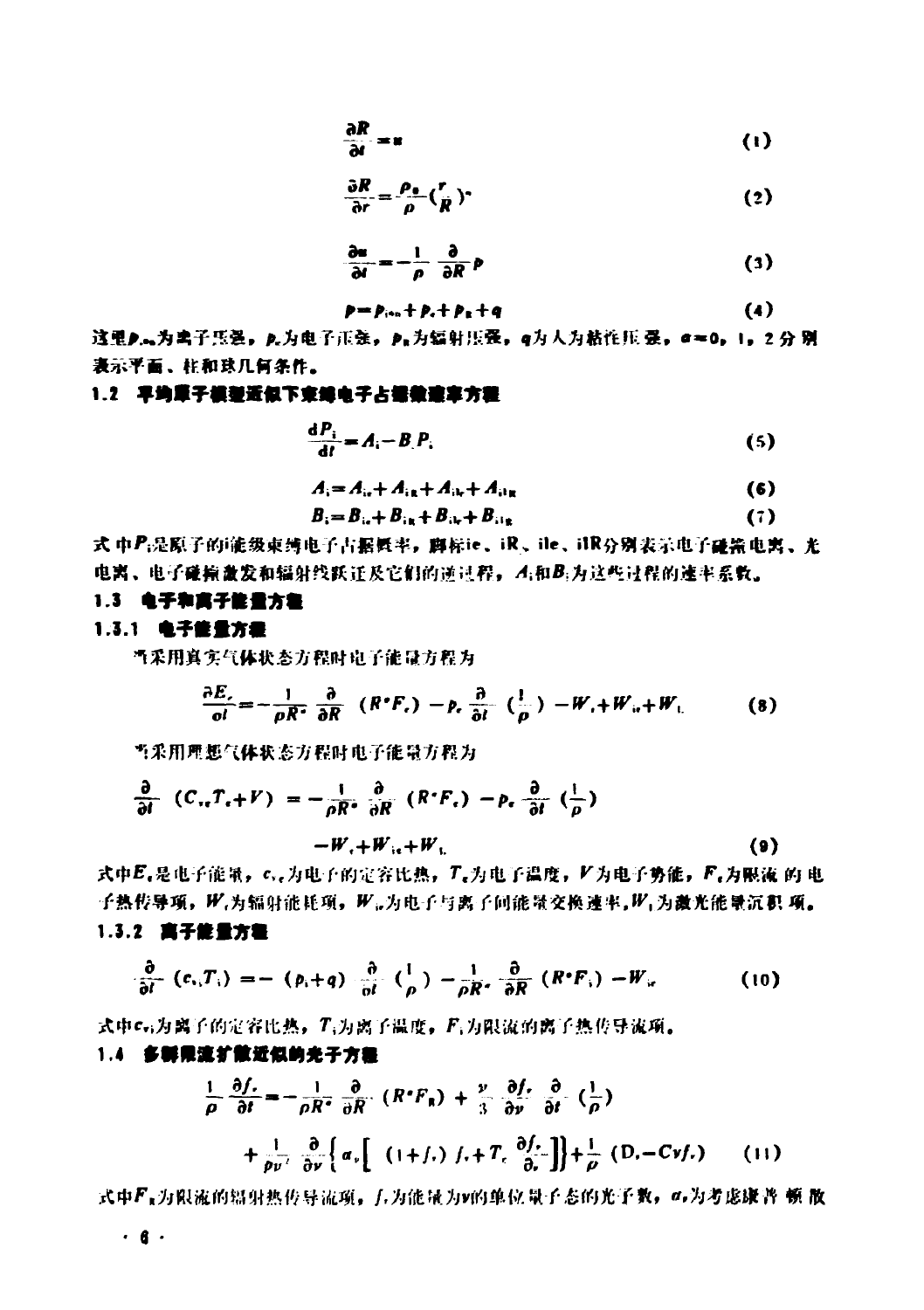射后Fokker-Planck近似下的系数\*\*\*\*, D.船C.为辐射系数包括光电效应项、线数汗项和 镭 致责应观。

#### 1.5 盖光能量流程方程

只考虑激光从法向入射。把从右向左即从外界面入射定义为第一束盖光。把从左向右即 从内界面入射的激光定义为第二束激光。介质密度高于临界密度则发生反射。反射激光通过 物质时再度被吸收。直至飞出界面。逆韧致吸收被认为是主要吸收机制。

设入射置光强度为1。反射激光强度为1。 #令#(\*\*=R\*1;\*\*, #;\*\*=R\*1;\*\*, 式 中#= 1。2分别表示第1或第2束激光, @=0, 1, 2分别表示半面, 柱和球几何条件。则最 光能 電 沉积方程为

$$
\frac{d\psi_1^{(1)}}{dR} = K_1 \psi^+, \tag{12}
$$

$$
\frac{d\phi_i^{\alpha}}{dR} = -K_i \phi_i^{\alpha}, \qquad (13)
$$

$$
\frac{d\psi_i^2}{dR} = -K_i \psi_i^2, \qquad (14)
$$

$$
\frac{d\phi_i^m}{dR} = K_x \psi_i^m, \qquad (15)
$$

$$
\psi_{1|z-z}^{(1)} = \bar{\phi}^{(1)}(t) , \qquad (16)
$$
  

$$
\psi_{1|z-z}^{(2)} = \bar{\phi}^{(2)}(t) , \qquad (17)
$$

式中区x为等离子体介质对波长为λ的避光的吸收系数。R-为外界面 位 置。R。为 内 界 画 位 置, F1 (4) 和声: (1) 由入射激光脉冲条件给出。激光在等离子体中能量沉积项为:

$$
W_{\mathbf{1}} = \frac{1}{\rho R^*} \cdot \frac{\mathrm{d}}{\mathrm{d}R} \left( \phi_{\mathbf{1}}^* - \phi_{\mathbf{1}}^* - \phi_{\mathbf{1}}^* + \phi_{\mathbf{1}}^* \right) \tag{18}
$$

#### 2 计算结果分析

模拟计算婴回答的主要问题是,在人射激光脉冲持续时间内靶介膜能否形成高度电离的 等离子体: 入射激光脉冲结束后等离子体是否实现绝热膨胀从而达到快速冷却; 在冷却过程 中是否出现时间是够长,空间是够大的增益区。

#### 2.1 查先打靶影应的等离子体状态

考虑激光脉冲时间分布为高斯型

 $I(t) = I_0 e^{-a(t-T)^2}$  $(19)$ 

经线聚焦后照射到直径为4的碳纤靶上。靶长略小于焦线长度。取强度为峰值强度1%的时刻 为入射激光的时间起点和终点,如果 队 冲 的 半 宽 度 (FWHM) 为r, 则 咏 冲 峰 值 时 刻 T≈1.289r, 脉冲的持续时间为2T。

对于长度固定的碳纤糖。根据热力学等一定他。对于理想气体准静态绝热过 程 可 以 得 **AUTO** 

$$
R(t) = s^n t \tag{20}
$$

 $\cdot$  7  $\cdot$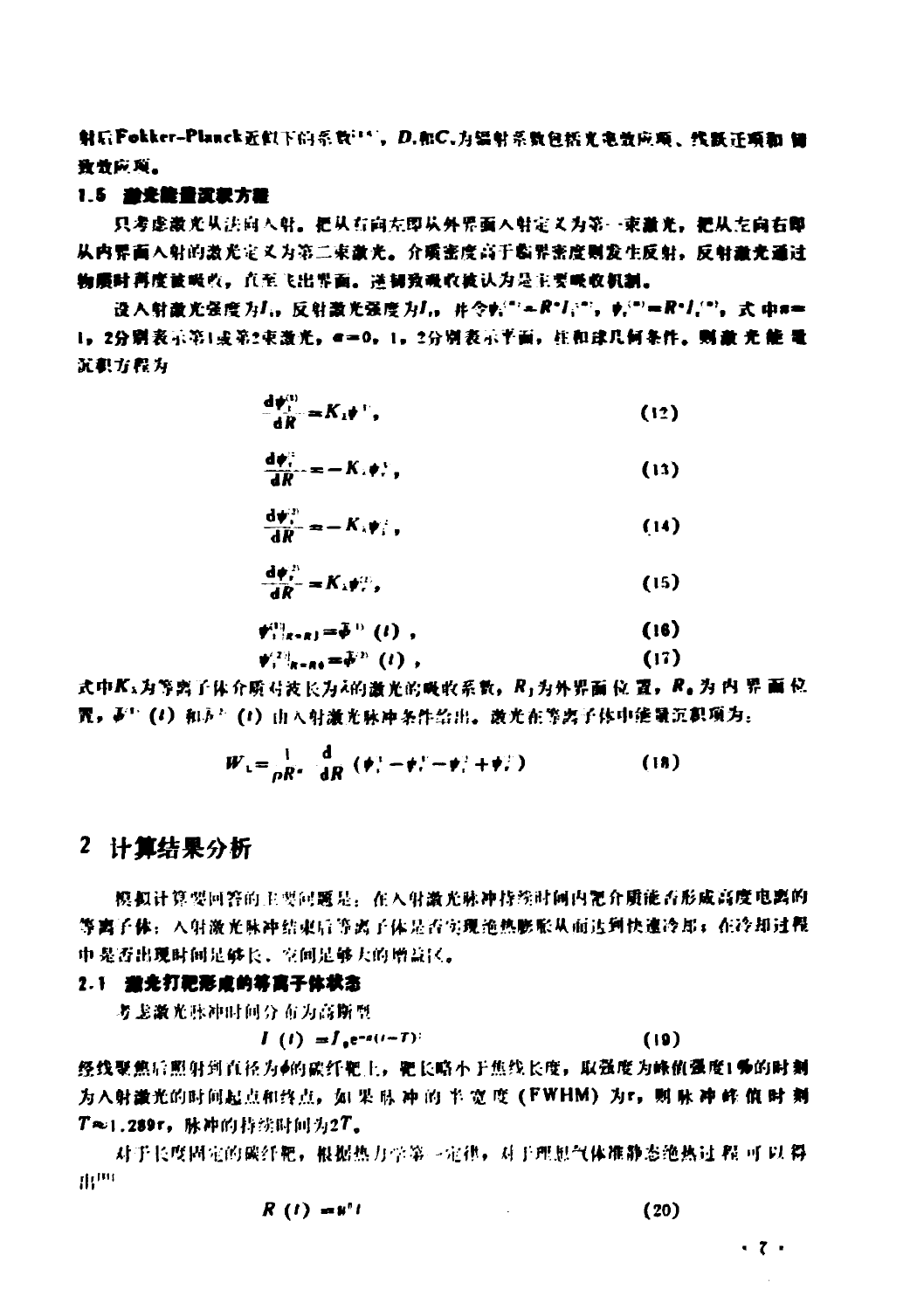$$
N_{c}(t) = N_{c} R^{c} R^{c}/R(t)^{2}
$$
 (21)  

$$
T_{c}(t) = T_{c} (R^{c}/R(t))^{c}
$$
 (22)

式中上标"0"表示追热过程开始时的值。

缠氨计算结果表明,在:XT的脉冲持续时间内,充不同的人射激光能量作用下,院纤 外 层介膜被激光绕蚀到一定深度,烧蚀区原子的束缚电子被迅速剥泻,形成高度电点的等离子。 体。然后在绝热事来过程中复合,图1是三个院型的AC完层主战子教画中(束缚电子占据 曼 率) 户:值醯时间的变化皆况。图中表明在1-2T即人射激光脉冲结束时户; 《 1. 此时 激 光 产 生 的等离子体已处于高度电离的等离子体状态。在模拟计算中假定两束激光线聚焦后根对地照 射到直径φ=7.0pm的硫纤上。骤焦范围为25pm×2.5cm,人射激光标冲的条件分别为.

C016  $\lambda_1 = 0.35 \mu m$ ,  $\tau = 30 \text{ps}$ ,  $E_1 = 10.72 \text{J}$ ,

C020  $\lambda = 0.53 \mu m$ ,  $\tau = 30 \mu s$ ,  $E_x = 10.72$ ,

COL9  $\lambda_i = 1.06 \mu \text{m}$ ,  $\tau = 30 \text{ps}$ ,  $E_i = 10.72$ ,

在图2和图3中我们信出了CGI6模型中等离子体状态m(t), R(t), T. (t) 和N. (I) 随时间'的变他.



霞的 在..唱:鸣咆了: l~~ e\*p,Fi高r: ·t **@专化** 

-COli" %-.COI~" :I一-c

先标32、35,和33 表示计算不同空间点。

图2 \ Cot6模型不同的空间点的位置和 速 度随时间变化.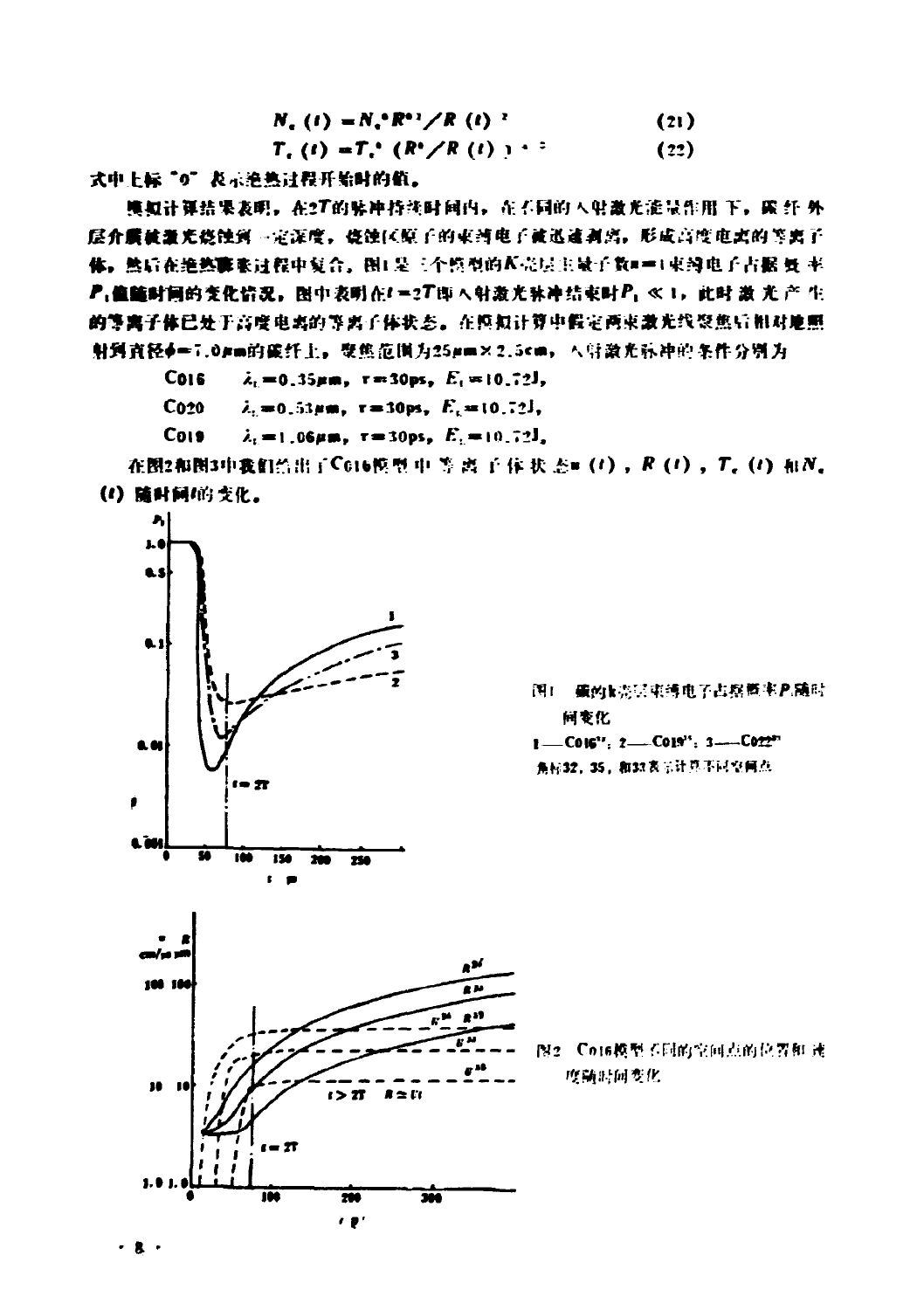

由上几图可见,当4=27之后,即脉冲终了之后速度横近它们的渐近催,等离子体位置按 渔热规律变化:在国3中,当1=27时等离子体开始 迤 热 霰 歌 、随 后 N。(1) = N。 (R\*/ R (1) ) '面T. >T.\*\*\*; 面图4中,当1=2T之后等离子体中T.的空间分布是平滑的。

由以上结果可以得出用脉冲宽度\*的置光束照射碳纤在脉冲持续时间内在碳纤的外 层 形 成高度电离的等离子体。在1=2T 之后 等 离子 体开 始 绝 热 膨 胀。这时R (1) =#'t。  $N_{c}(t) = N_{c}^{+}(R^{c}/R(t))$ <sup>2</sup>,  $T_{c}(t) > T_{c}^{+a}$  (t),  $\# T_{c}^{+a}$  (t)  $= T_{c}^{+}(R^{c}/R)$ (1)) \*/\*, 因为在复合过程中与原子复合的电子把能量交给了自由电子。瞿 高 了 自 由 电 子的温度。在一定时间之后在破纤外层有电子温度分布半坦的区域。在这个区域中了。可以 看成不随空间变化。

#### 2.2 反转放于整物增生系数

可以证明[11]。在高度电离的情况下平均原子模型速率方程的解和类氧素子速率方程的 解是一致的。对低4介质复合机制我们关心的是n=3对n=2派级的粒子数反转和n=3到n=2 联迁的增益,这种反转是由于三体复合优先复合到高壳层,然后通过纵联跃迁到 铍 觚 的 壳

. . .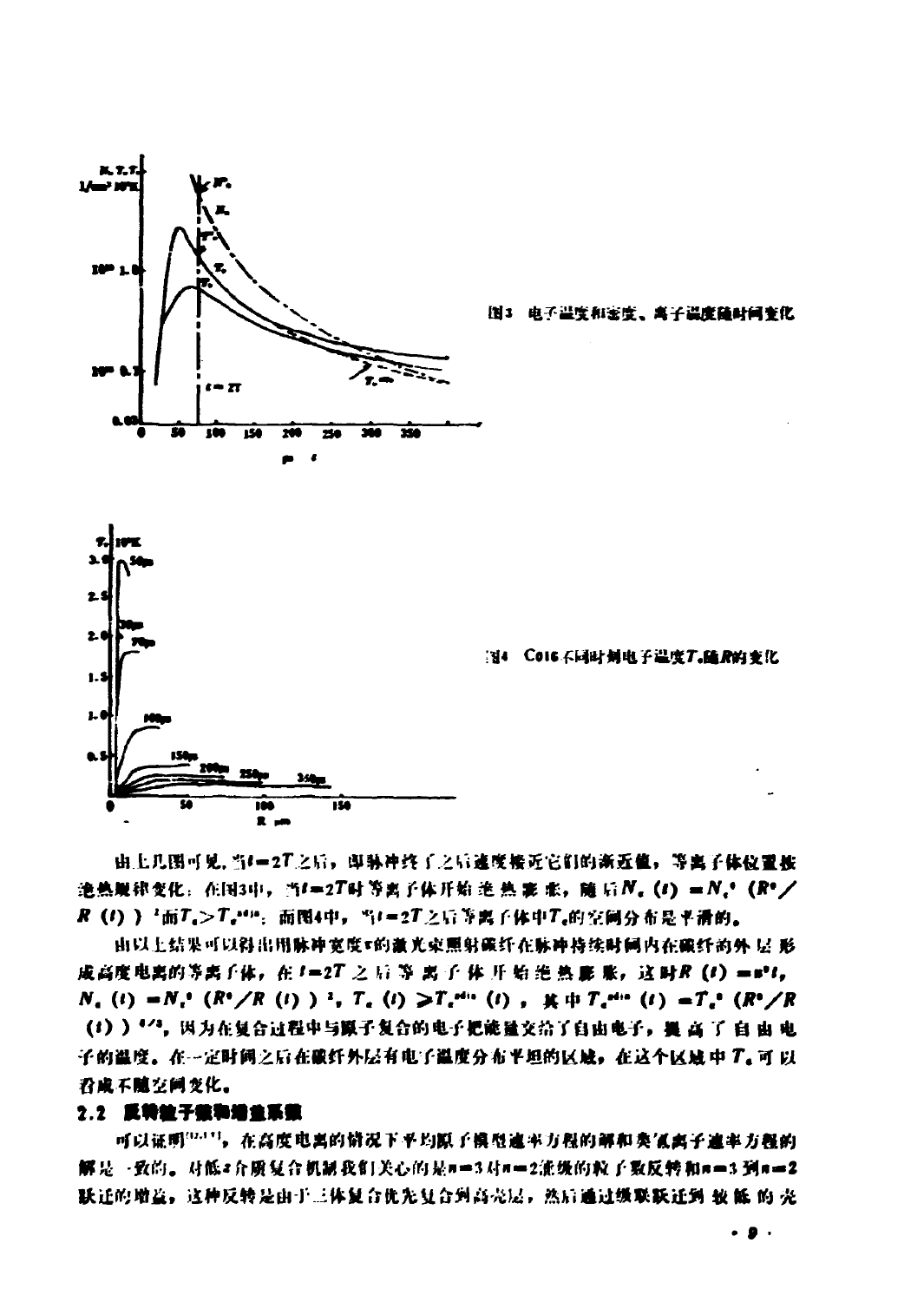屋。由于2到1的跃迁直率运大于3到2的跃迁速率面造成的。

用半均原子模型计算的反转粒子数为

$$
N_n^* = N_i - (\mathbf{g}, \angle \mathbf{g}_i) N_i
$$
  
=  $N_{\mathbf{g}_i} (P_i - P_i)$  (23)

式中严, 如严; 为别为i、j能缓束缚电子占据资率, g, 和g, 分别为i、j,重级的统计权重。 端益系数

$$
\mathbf{e} = \frac{\lambda_i / A_{ij}}{\mathbf{g} \times \Delta \mathbf{v}} \cdot (N_i - (\mathbf{g}_i / \mathbf{g}_i) N_i)
$$
  
\n
$$
= \sigma_{ij} N_{ij}^{\mathbf{e}} \qquad i / \mathbf{c} \mathbf{m} \qquad (24)
$$
  
\n
$$
\sigma_{ij} = \lambda_{ij}^2 A_{ij} / \mathbf{g} \times \Delta \mathbf{v} \qquad (25)
$$

式中人,是i、j能级跃迁产生的受激发射波长,才,是单位时间从i能级自发辐射跃迁到下能级 j的几率。 dv是游线宣度。 在这里只考虑Doppler展览,下表给出三个模型具有代表性 的 空 网查(增益系数量大)3到2能摄反转数子数的大小和在总原子数中所占份额。

| 美堂          | $\lambda_L$ (pm) | r(m) | P(y(x) | т. | г.                                                                                                                             | $N_{\rm H}^{\rm (cm^{-3})}$ | $N M_N$                |
|-------------|------------------|------|--------|----|--------------------------------------------------------------------------------------------------------------------------------|-----------------------------|------------------------|
| <b>Cois</b> | 9.35             | 250  |        |    | 0.840 x 10 <sup>-1</sup> 0.26025 x 10 <sup>-1</sup> 0.39015 x 10 <sup>-1</sup> 7.79 x 10 <sup>-1</sup>                         |                             | $1.33 \times 10^{-7}$  |
| Cam         | 0.53             | 250  |        |    | 0.616 x 10 <sup>-1</sup> $\left[0.23012 \times 10^{-1} \right]$ 0.40537 x 10 <sup>-1</sup> $\left[0.73 \times 10^{13} \right]$ |                             | $3.18 \times 10^{-3}$  |
| Com         | 1.96             | 254  |        |    | $0.519 \times 10^{-1}$ 0.32529 × 10 <sup>-1</sup> 0.5026   × 10 <sup>-1</sup> 6.57 × 10 <sup>-1</sup>                          |                             | $13.19 \times 10^{-7}$ |

曲上表可以看出反转粒子数在101kcm"读级,在总原子数中所占份额约为10"疑级。 图5给出三个模型C016, C020和C019的最大增益点P2和P1随时间变化。由图中可以看 出在复合过程中P3毫渐增大面超过P2,从面形成粒子数反转。



图6~8给出4-17、04m的碳纤在不同波长的人射流光照射下。不同时刻增益系数的 空 问 分布。图9给出碳离子#=3到#=2跃还增益系数最大值随时间的变化。在入射激光能量(E1= 10.72J) 和脉宽 (r=30ps) 一定的情况下, 对于钦 成 浊 激 光。倍 桓 (0.53µ) 和 三倍 頻 (0.35µ) 入射龗光产生的增益明显地好于店頻 (1.06µ)入射潼光所产生的分布。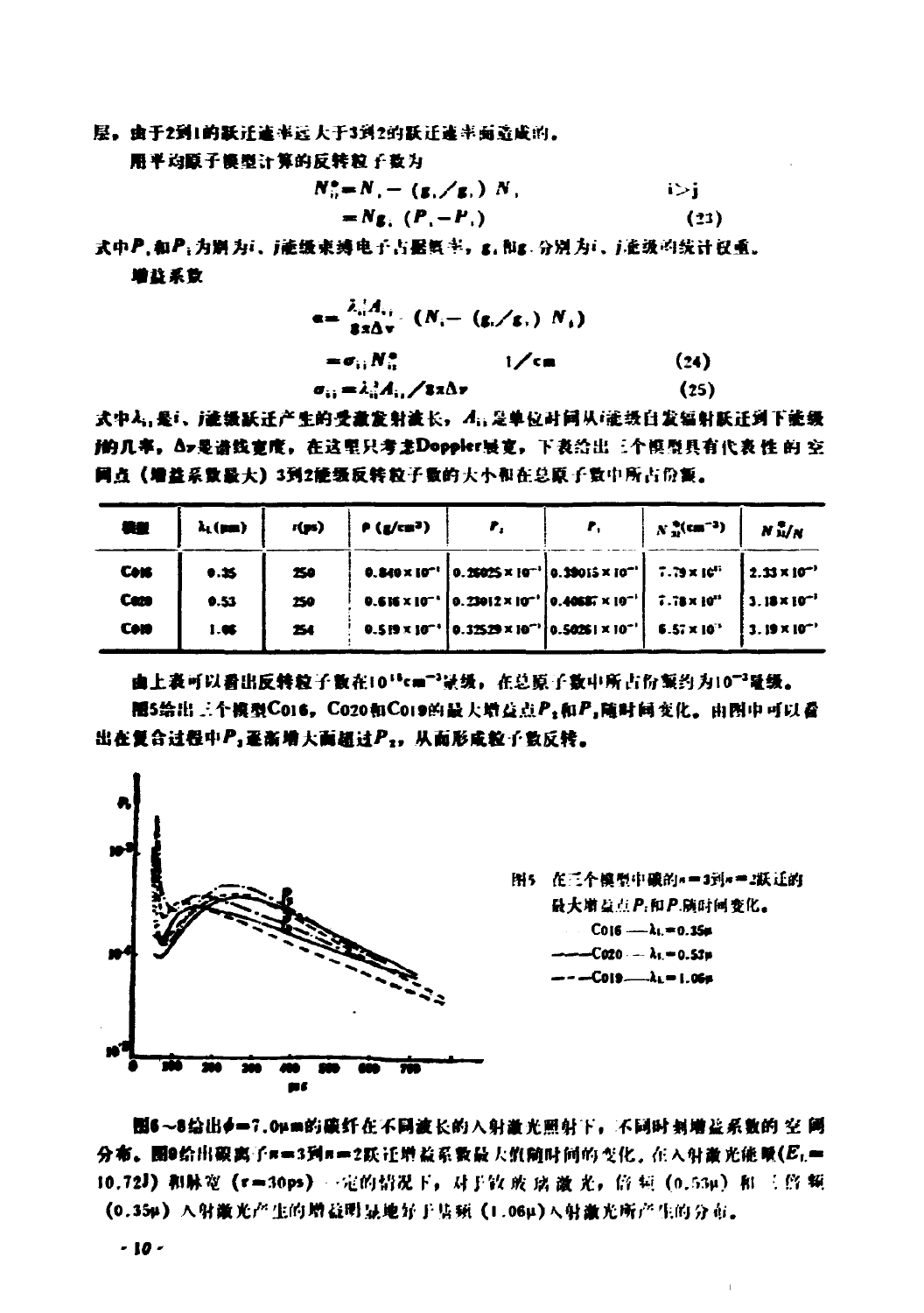

图8 C016模型π=3到π=2跃迁的增益系数α在不同时刻的空间分布



图7 C020模型不同时刻n=3到n=2跃迁增益系数的空间分布



图8 C019模型==3到n=2跃迁的增益系数的望间分布。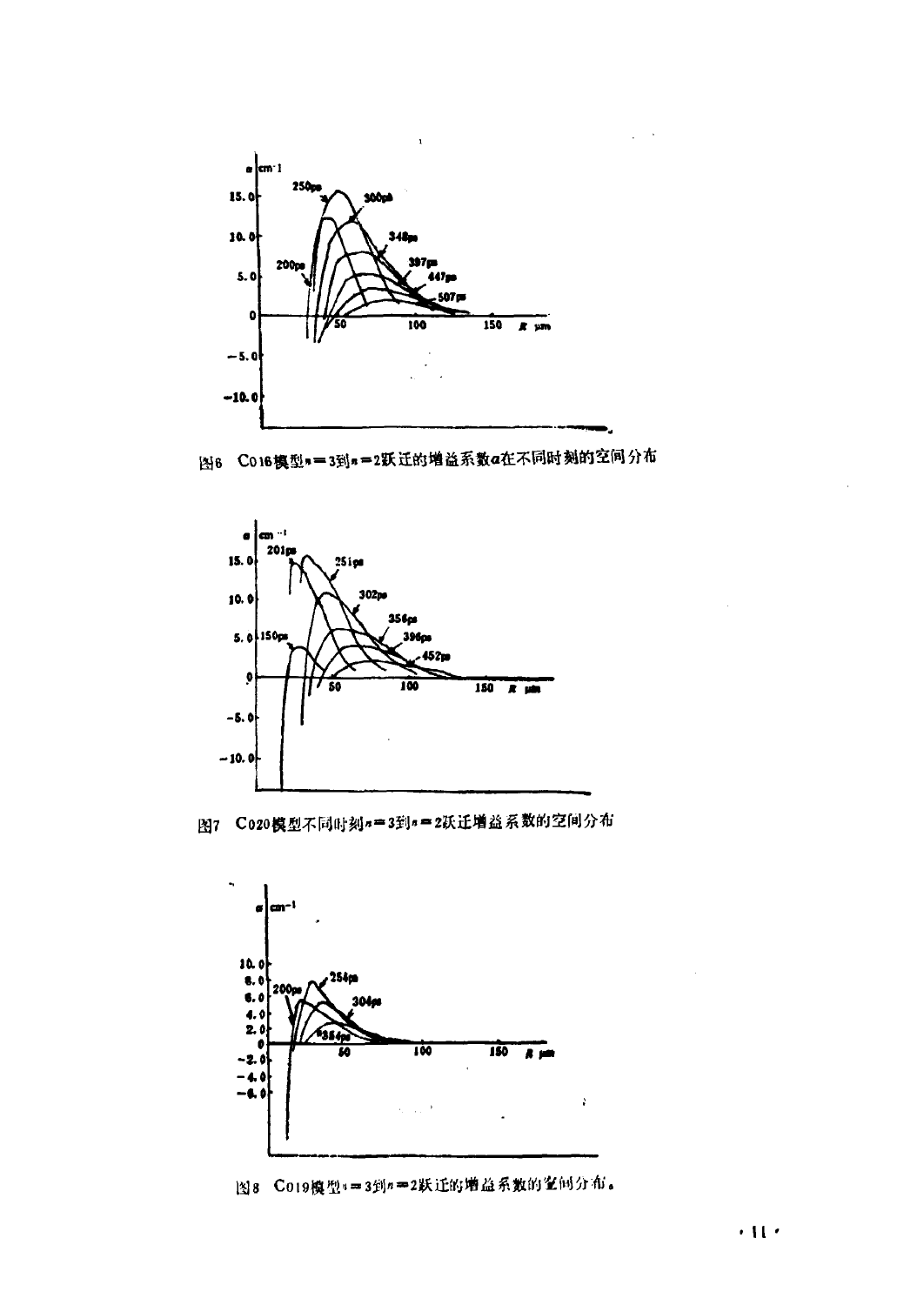

#### 2.3 与英国卢营福实验室 (RAL) 结果[11]比较

英国卢瑟福实验室宣布用Vulcan激光器密频线聚焦打到Φ=7.0μm的碳纤靶上作复合机 制软X光激光实验。入射激光波长入=0.53μm,脉宽τ=70ps,功率P~1012W。等离子体 长度从1.5mm变化到9.5mm, 在激光脉冲峰值975ps后测量到Ha线(X=182×10-10m)强度 随等离子体长度呈指数增长, α=4.1±0.6cm-1。单位长度平均吸收能量Ex/l=2.6J/cm, 入射激光能量是吸收的能量的10倍。

我们在同样条件下进行了计算,结果是: 单位长度平均吸收能 量EA/l=2.0J/cm, 吸 收效率  $\eta_s = 9.9\%$ ,  $t(\alpha^{max}) = 350 \text{ps}$ ,  $\alpha^{max} = 3.4 \text{cm}^{-1}$ ,  $\alpha^{max}$ 时相应的  $T_s = 0.26 \times 10^6 \text{K} \approx$ 22eV.  $N_e = 0.18 \times 10^{20}$  cm<sup>-3</sup>.

结果比较: i)对入射激光能量的吸收情况基本一致, n.~10%; ii)出现最佳增益的等离 子体条件, T, ~ 20eV, N, = 2×101°/cm2, 两者是一致的; iii)最大增益出现的时 刻, 我 们的计算结果是t~350ps, RAL实验测得的是脉冲峰值后975ps, 相差较大, 这样的实验 结 果用绝热冷却过程来解释比较困难: iv)RAL的理论计算认为P,是平衡占据的,我们的计算 表明P,以至P,、P:都是非平衡的,因此RAL的理论结果过高地给出了a值。

#### 2.4 影响增益的资因素

影响增益的因素主要有原子参数、流体力学状态和低能态辐射衰减的自吸收。对原子参 数的影响,我们用PNLJ速率方程程序计算对应于不同的n、1、能级的粒子数和增益,所用 到的等离子体状态是用JB-19程序计算出来的。计算等离子体状态时选用的空间步长(分点) 不同计算出来的力学状态亦不同。一般说来密分点能够较好地反映流体力学的真实状态。但 密分点便得计算时间增长。考虑到以上因素后增益系数要下降,考虑低能态辐射衰减的自吸 收后使反转粒子数下降,从而使增益下降。

激光参数对增益系数有明显的影响,在一定的能量和脉宽范围内,入射激光波长愈短、 脉冲愈窄则产生的增益愈大。

#### 2.5 盘-H氩离子中产生粒子数反转和增益的初步摆讨

在类-H氟离子中产生n=3到n=2跃迁的激光是很有吸引力的工作。因为产生的激光、的

 $.12.$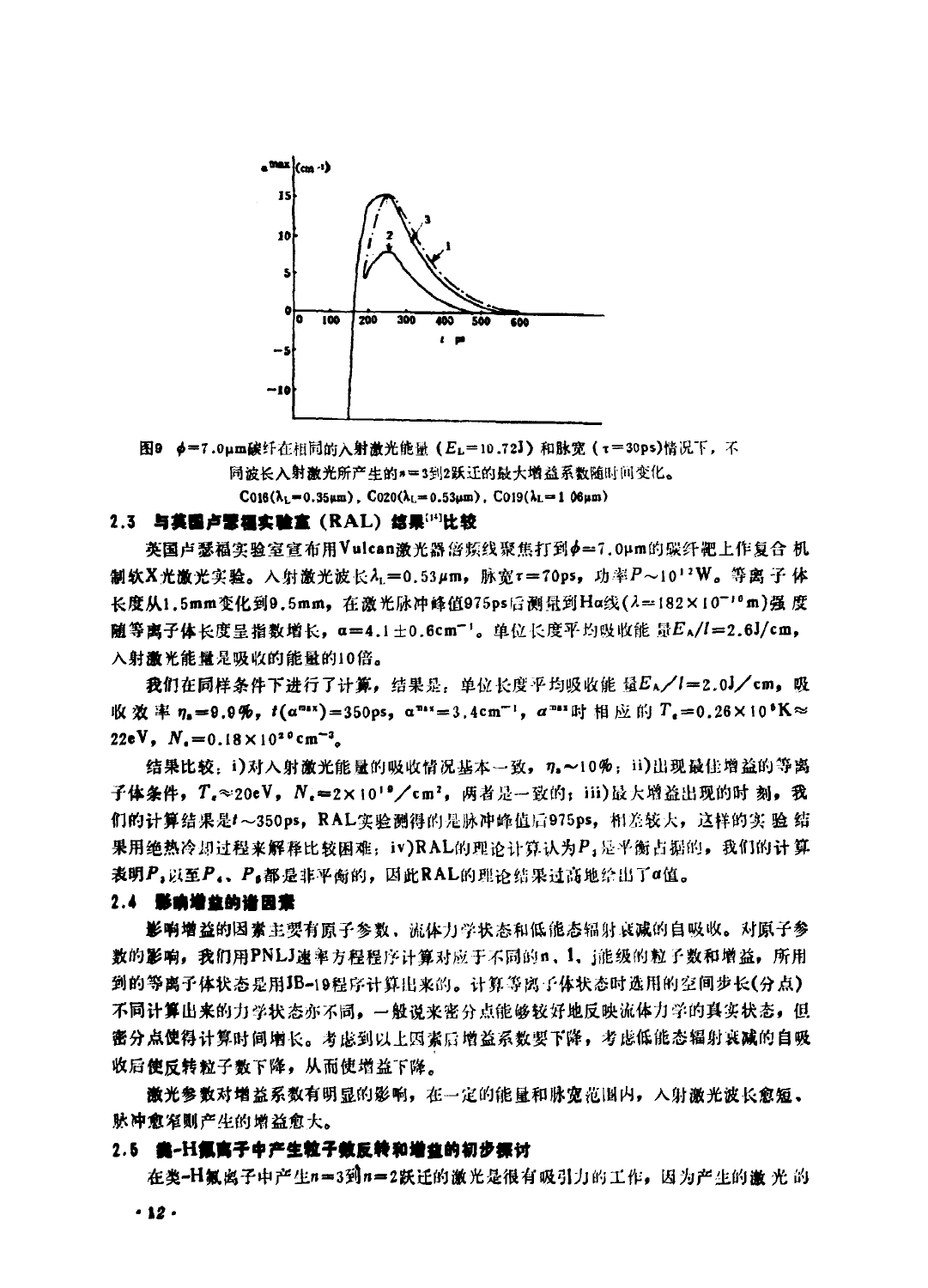波长入=8.091nm (Ha线)。我们利用JB-19程序初步探索了不同直径的氟化物纤靶在 不同 波长、脉窦和强度的激光照射下形成的等离子体状态和产生增益的可能性。初步计算表明, 对于Φ=7.2μm的氟纤, λ<sub>ι</sub>=0.265μm.r=5~10ps, E=20~90I.激光焦斑25μm×2.5cm, 可以获得较好的增益, a mx在某些点可达10~20cm ='。这些计算是很粗略的, 尚需作深入细 致的理论工作,才能得出有实用价值的结论。

#### 3 结 论

用一维非平衡辐射流体力学激光打靶程序JB-19模拟激光等离子体相互作用, 计算类-H 离子复合过程产生软X光激光增益的可能性。结果表明强激光脉冲照射碳和氧纤靶,在脉冲 持续时间内可以产生高度电离的等离子体。脉冲结束后等离子 体 绝 热 膨 胀。实 现 快 速冷 却. 可以得到CVI n=3到n=2跃迁 ( $\lambda$ =18.2nm) 和F区n=3到n=2 跃 迁 ( $\lambda$ =8.09nm) 激光增益。对于碳纤最佳增益出现在T。~20eV, N。~2×101°cm-°。在一定的能量范 围 内 入射激光波长愈短、脉宽愈窄则增益愈大。要获得较好的增益区对于钦玻璃激光来说, 倍频 是必要的,短脉冲是有益的。

#### $\overline{\mathbf{4}}$ 咸 谢

工作过程中与于敏、郑绍唐、杜祥琬同志进行了多次有益的讨论。邵云峰、张寅春、李 淑芬和肖小平同志参加了部分的计算工作,在此一并致谢。

#### 参考文堂

- $[1]$  UCRL-52000-87-7, 40 (1987)
- T.N.Lee. et al., Phys.Rev.Lett.59, 1185 (1987)  $[2]$
- [3] S.Suckewer, et al., Phys. Rev. Lett. 55, 1753 (1985)
- [4] M.H.Key. et al., RAL-86-046, A5 (1986)
- C.Chenais-Popovics, et al., RAL-87-041, 1 (1987)  $[5]$
- [6] P.R.Herman, et al., Digest'87ICL, 5.Xiamen China (1987)
- [7] H.Daido, et al., Digest'CLE('88.THM20, Anaheim (1988)
- $[8]$ G.Jamelot, et al Digest'87ICL, 7 Xiamen China (1987)
- G.J.Pert, Plasma Phys & Control.Fus.27, 1427 (1985)  $[9]$
- G.Cooper, Phys.Rev.D.3. 2312 (1971)  $101$
- [11] G.J.Pert, J.Phys.B. Atom.Molec.Phys.9, 3301 (1976)
- $[12]$ 彭惠民等, 计算物理1, 8 (1984)
- [13] 郑绍唐, 核聚变与等离子体物理4, 11 (1984)
- [14] C.Chenais-Popovics, et al., Phys.Rev.Lett.59, 2161 (1987)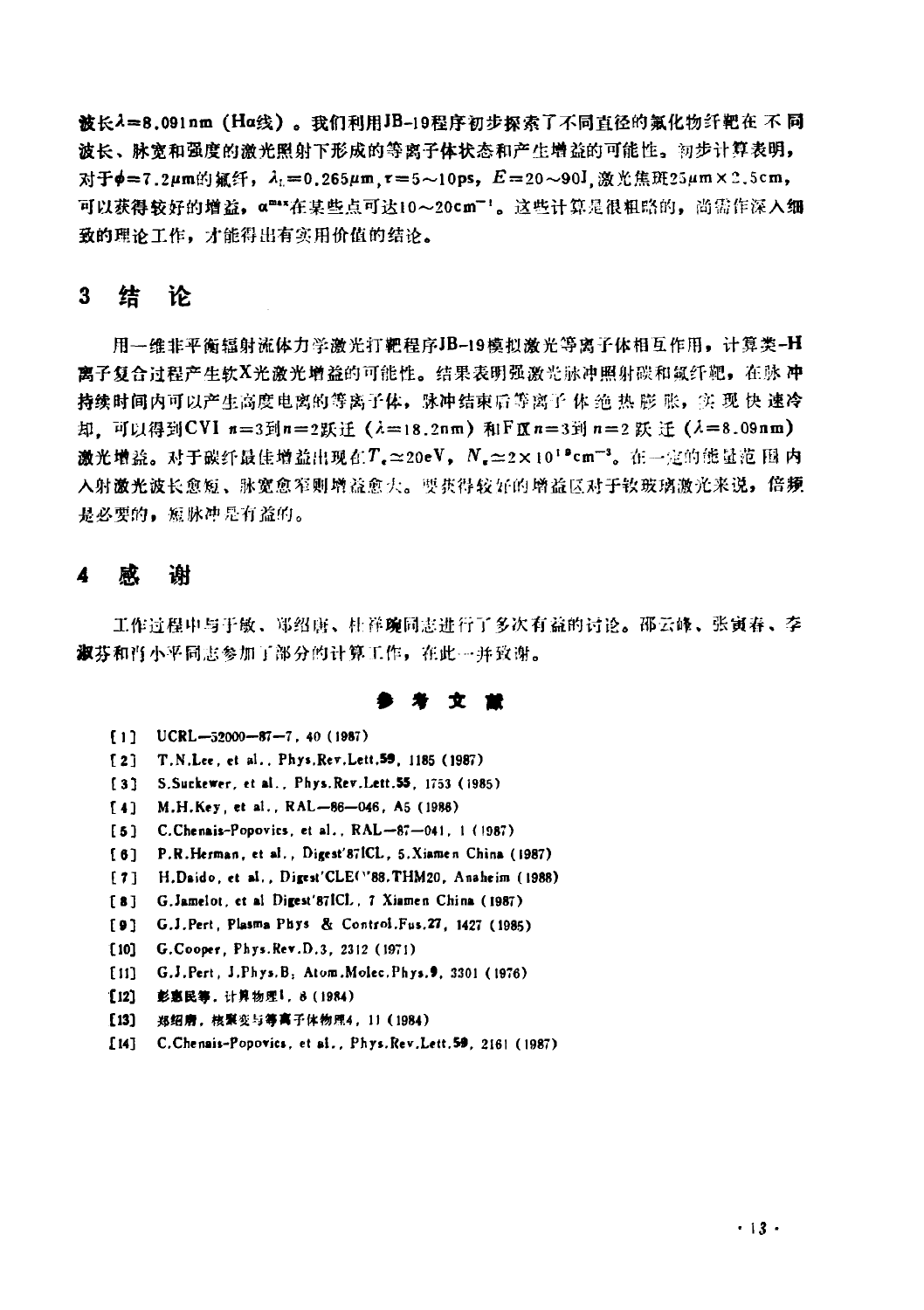#### 复合机制软X光激光的理论模拟

原子能出版社出版 (北京2108信箱) 河北省香河谭庄印刷厂印刷。

#### ☆

开本787×1092 1/16·印张1·字数15千字 1990年5月北京第一版・1990年5月北京第一次印刷 印数1-120  $\frac{\text{ISBN7--5022--0335--4}}{\text{TL}+155}$ 

÷,